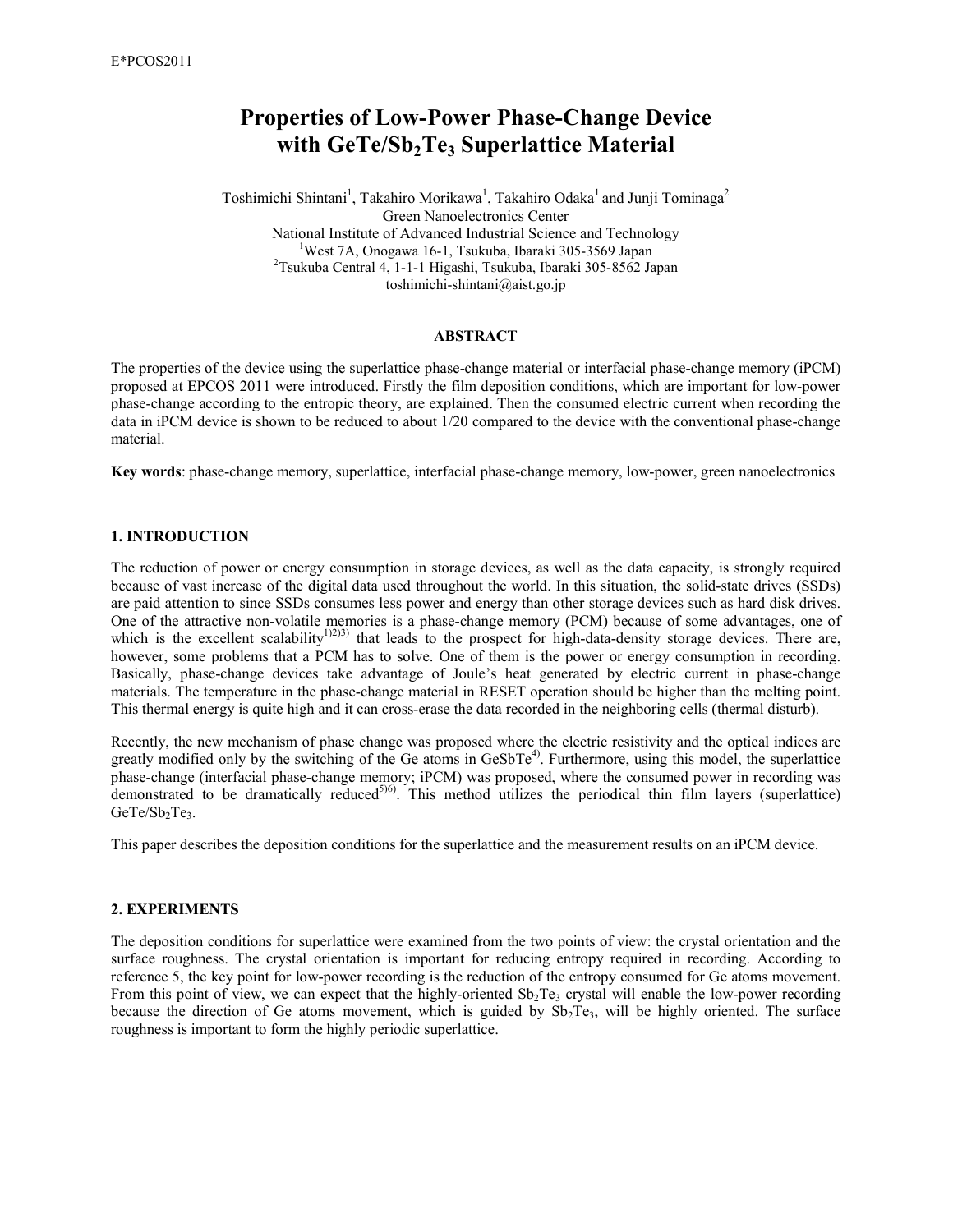All the films were deposited by sputtering.

We paid attention mainly to two conditions: the substrate temperature during the sputtering (*Tsub*) and the underlayer on which the film was deposited. Figure 1 shows the schematic of the cross section of our device. According to this device structure, the underlayers we should consider are W,  $SiO<sub>2</sub>$ , GeTe (for  $Sb<sub>2</sub>Te<sub>3</sub>$  on it) and  $Sb<sub>2</sub>Te<sub>3</sub>$  (for GeTe on it). We also considered TiN. The crystal orientation was observed by X-ray diffraction. The surface roughness was observed by a scanning electron microscope (SEM). The thickness of the deposited films and the substrate used for pursuing the film deposition conditions was 100 nm and Si wafer if not mentioned.



The device structure as shown in Fig. 1 was fabricated with the above-mentioned conditions. The substrate used was Si with the bottom electrode pattern (W plug surrounded by  $SiO<sub>2</sub>$ ). After the deposition of the superlattice and W films on the substrate, the photoresist was spin-coated on the sample surface. The resist pattern was formed by photo lithography. The superlattice and W films was etched away by RIE to form the cells and the electrode pad for contact of the probe for electric measurement. The device with the conventional  $Ge_2Sb_2Te_5$  film was also fabricated for comparison.

#### **3. RESULTS AND DISCUSSIONS**

Firstly, the  $T_{sub}$  dependency was examined. Figure 2 shows the X-ray diffraction data of  $Sb_2Te_3$  and GeTe deposited on SiO<sub>2</sub> with various  $T_{sub}$ 's. These figures indicate the following facts; 1) Sb<sub>2</sub>Te<sub>3</sub> forms c-axis orientation at  $T_{sub} >$ 140°C while the deposited film was not observed at *Tsub* > 240°C because of evaporation from the substrate, 2) GeTe forms c-axis orientation at  $T_{sub}$  > 190°C or 210°C. When GeTe was deposited on 200-mm-diameter Si wafer at  $T_{sub}$  = 240°C, the deposition rate was much slower on the circumference of the wafer. This is considered due to evaporation of the deposited film. Thus,  $190^{\circ}C < T_{sub} < 240^{\circ}C$  must be fulfilled. Though this value might depend on some conditions such as the sputtering machines, it is qualitatively reasonable that too low and too high *Tsub* is inadequate to



Fig. 2 X-ray diffraction data for (a) Sb<sub>2</sub>Te<sub>3</sub> and (b) GeTe sputtered at various substrate temperatures. The digits on the right of each diffraction pattern show the substrate temperatures during sputtering. The substrate was Si with  $SiO<sub>2</sub>$  on its surface for all the cases. The powder patterns shown are the simulation results.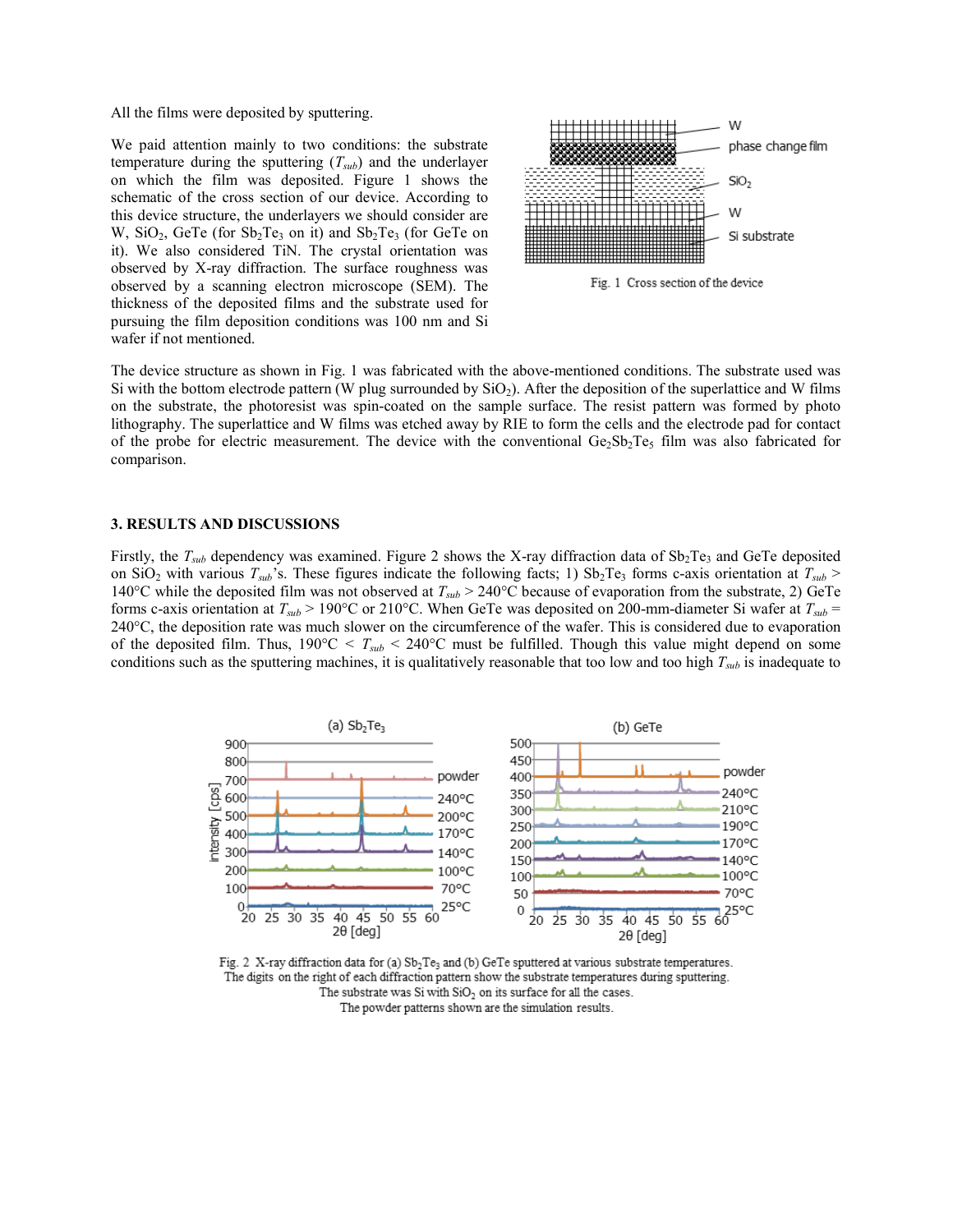form superlattice. The underlayer dependency of  $Sb<sub>2</sub>Te<sub>3</sub>$ properties was examined. Figure 3 shows the scanning electron microscope (SEM) images of  $Sb<sub>2</sub>Te<sub>3</sub>$  and GeTe sputtered on  $SiO<sub>2</sub>$ . These figures show that  $Sb<sub>2</sub>Te<sub>3</sub>$ surface was rough while GeTe surface was smooth. Figure 4 shows the SEM images and X-ray diffraction data of  $Sb_2Te_3$  sputtered on  $SiO_2$  and GeTe. Figures 4 (a) and (b) show that the roughness is more suppressed on GeTe while the crystal orientation is higher on  $SiO<sub>2</sub>$ . Figures 4 (c) and (d), however, show that the roughness and the crystal orientation are desirable on W and TiN.

Next, the underlayer dependency of GeTe properties was examined. Figure 5 shows the X-ray diffraction data of GeTe sputtered on various underlayers. These figures show that the crystal orientation is the highest on TiN. Figure 5 (b) shows that the crystal orientation on  $Sb<sub>2</sub>Te<sub>3</sub>$  on  $SiO<sub>2</sub>$  is not very high, which will be a problem in forming highly functional superlattice. The reason for this low crystal orientation is speculated to be due to relatively low crystal orientation of  $Sb_2Te_3$  on  $SiO_2$ . If the crystal of  $Sb_2Te_3$  is highly oriented, it can be the seed for GeTe crystal orientation. We paid less attention to GeTe surface roughness on  $Sb<sub>2</sub>Te<sub>3</sub>$  because GeTe layers can be thinner than  $Sb_2Te_3$  layers. According to the theory in reference 5, GeTe is necessary only to supply Ge atoms on the interfaces of the superlattice while  $Sb_2Te_3$ is necessary to guide Ge atoms. Thus, GeTe can be sufficiently thin that the GeTe surface roughness is almost determined by the surface roughness of  $Sb<sub>2</sub>Te<sub>3</sub>$ .

Table 1 summarizes the above-mentioned experimental data. The puzzle we have to solve is the material deposited firstly on the substrate to form the functional superlattice. The first layer on the substrate should be relatively thick to supply the high c-axis orientation. If GeTe is deposited first, the crystal orientation of  $Sb<sub>2</sub>Te<sub>3</sub>$  to be deposited on it would not be high. If  $Sb_2Te_3$  is deposited first, this puzzle will be well solved. Still there may be two anxieties. One is the crystal



Fig. 3 SEM images of (a)  $Sb_2Te_3$  and (b) GeTe sputtered on  $SiO_2$ .



orientation of  $Sb_2Te_3$  on GeTe. This is, however, not a problem because GeTe layers can be sufficiently thin as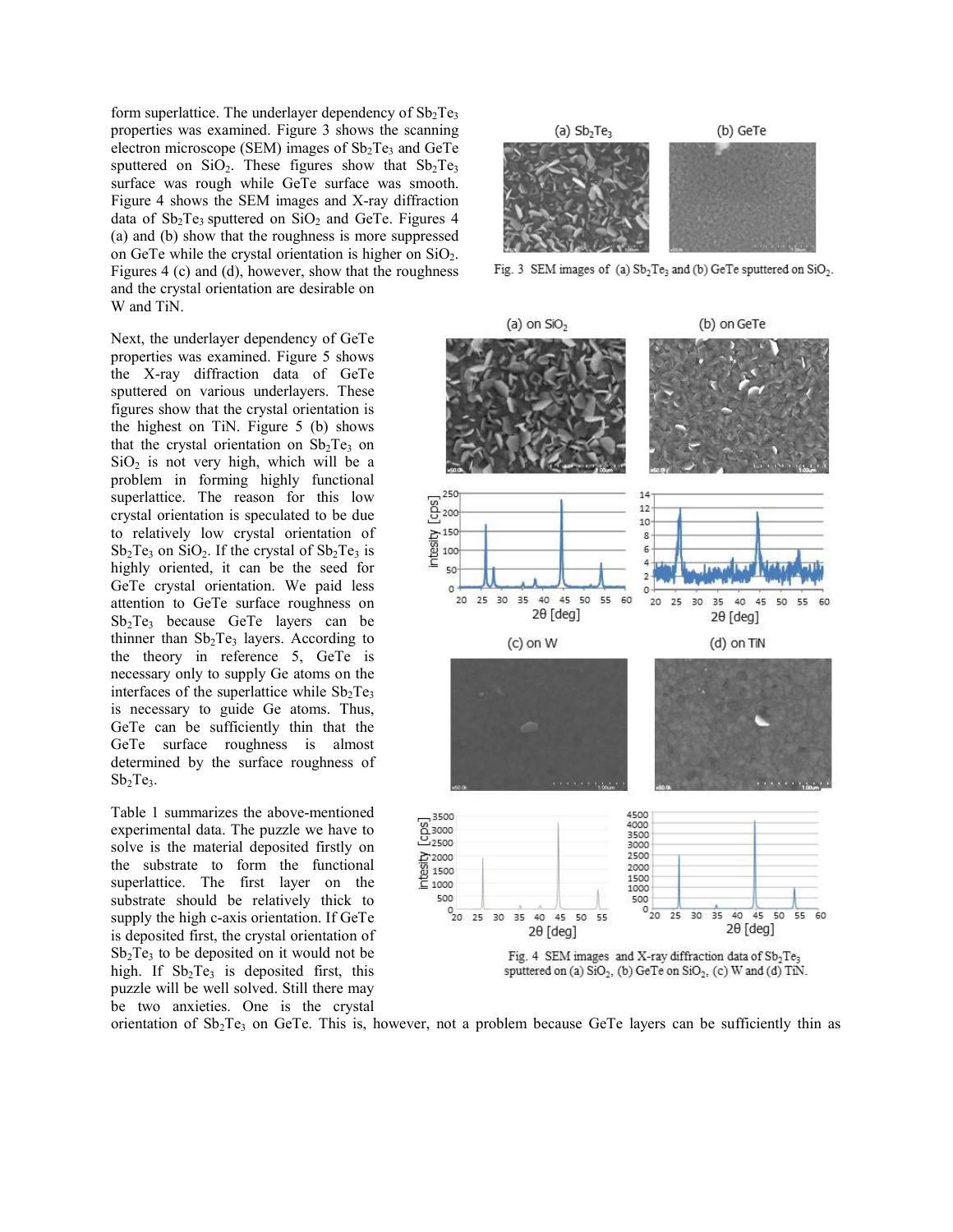

Fig. 5 X-ray diffraction data of GeTe sputtered on (a)  $SiO_2$ , (b)  $Sb_2Te_3$  on  $SiO_2$ , (c) W and (d) TiN.

mentioned above. The other is the crystal orientation and surface roughness of  $Sb_2Te_3$  on  $SiO_2$  because the substrate has  $SiO<sub>2</sub>$  on its surface as drawn in Fig. 1. This problem was solved by controlling the thickness of  $Sb<sub>2</sub>Te<sub>3</sub>$ . Figure 6 shows the SEM images of thin  $Sb_2Te_3$  sputtered on  $SiO_2$ . The surface roughness is suppressed in Fig. 6 (a) compared with 100-nm thick  $Sb_2Te_3$  as shown in Fig. 4 (a). Though 10-nm  $Sb_2Te_3$  still shows some roughness, this roughness might be acceptable for forming superlattice. Thus, the following film deposition condition will work; 1) about 10-nm  $Sb_2Te_3$  deposited on the substrate, 2) thin GeTe and  $Sb_2Te_3$  deposited periodically.

Figure 7 shows the cross sectional TEM image of the superlattice film deposited on SiO<sub>2</sub>. The film thickness was 10

| Unerlayer          |           | GeTe        | Sb <sub>2</sub> Te <sub>3</sub> |
|--------------------|-----------|-------------|---------------------------------|
| SiO <sub>2</sub>   | crystal   | OK          | medium                          |
|                    | roughness | OK          | NG                              |
| TiN, W             | crystal   | medium      | OК                              |
|                    | roughness | OK if thin  | OK                              |
| GeTe on $SiO2$     | crystal   |             | NG                              |
|                    | roughness |             | <b>OK</b>                       |
| $Sb2Te3$ on $SiO2$ | crystal   | OK (medium) |                                 |
|                    | roughness | OK if thin  |                                 |

Table 1 Qualitative summary of the experimental results for film deposition conditions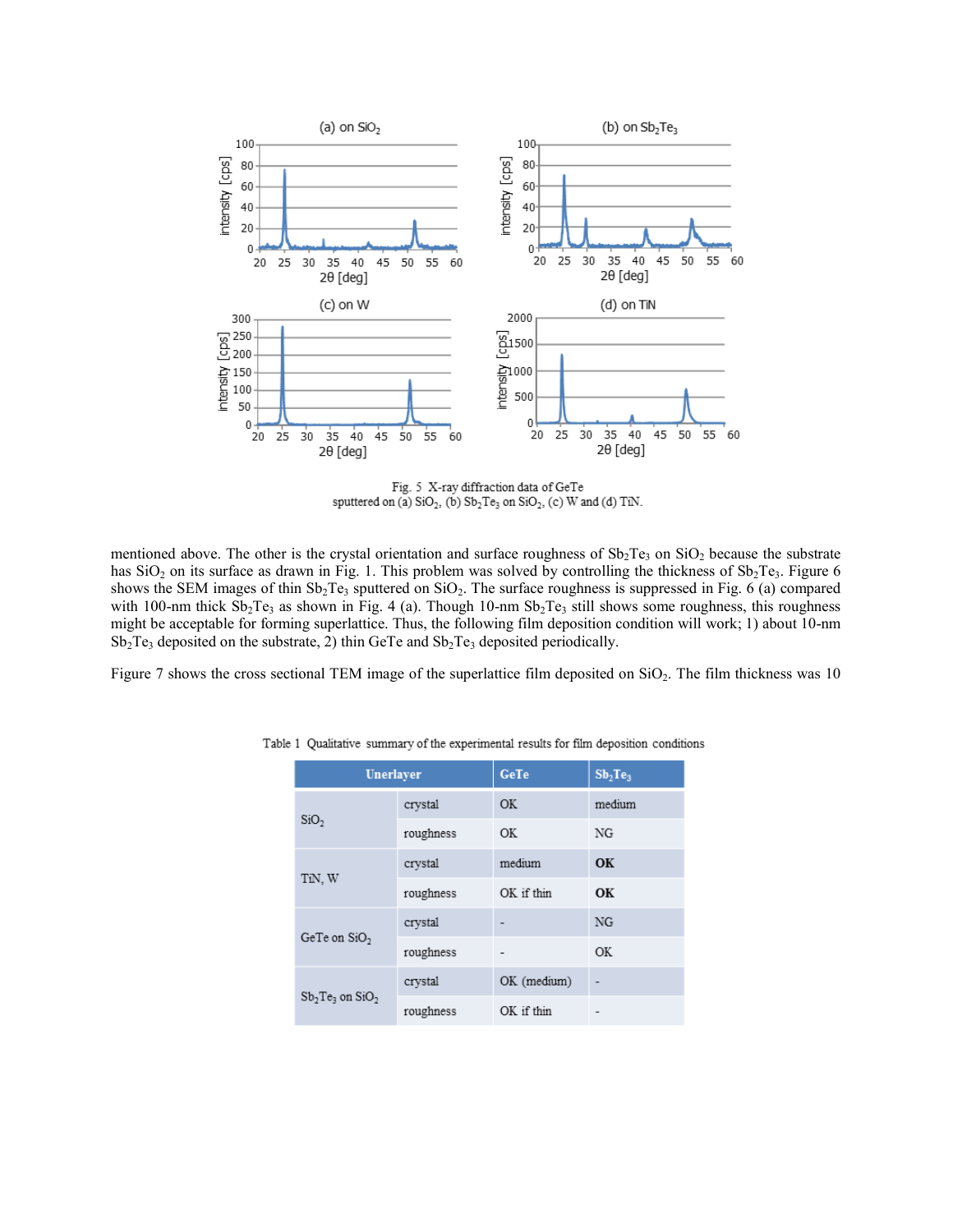

of the GeTe/Sb<sub>2</sub>Te<sub>3</sub> superlattice sample.

nm for all the films. The second  $Sb_2Te_3$  layer shows high crystal orientation even on GeTe.

Figure 8 shows the measurement results on the SET-RESET operation for the devices with  $GeTe/Sb_2Te_3$  superlattice and  $Ge_2Sb_2Te_5$ . This figure shows that the dynamic current in RESET was reduced to the amount of about  $1/20$ compared with the  $Ge_2Sb_2Te_5$  device.

# **4. CONCLUSION**

The film deposition conditions for  $GeTe/Sp_2Te_3$  superlattice for our interfacial phase-change memory (iPCM) device was pursued where it was found that  $Sb_2Te_3$  buffer layer on the substrate is necessary from the viewpoints of crystal orientation and the surface roughness. The iPCM device was demonstrated to reduce the electric current to the amount of about  $1/20$  compared with the  $Ge_2Sb_2Te_5$  device.

## **ACKNOWLEGDEMENT**

This research is granted by the Japan Society for the Promotion of Science (JSPS) through the "Funding Program for World-Leading Innovative R&D on Science and Technology (FIRST Program)," initiated by the Council for Science